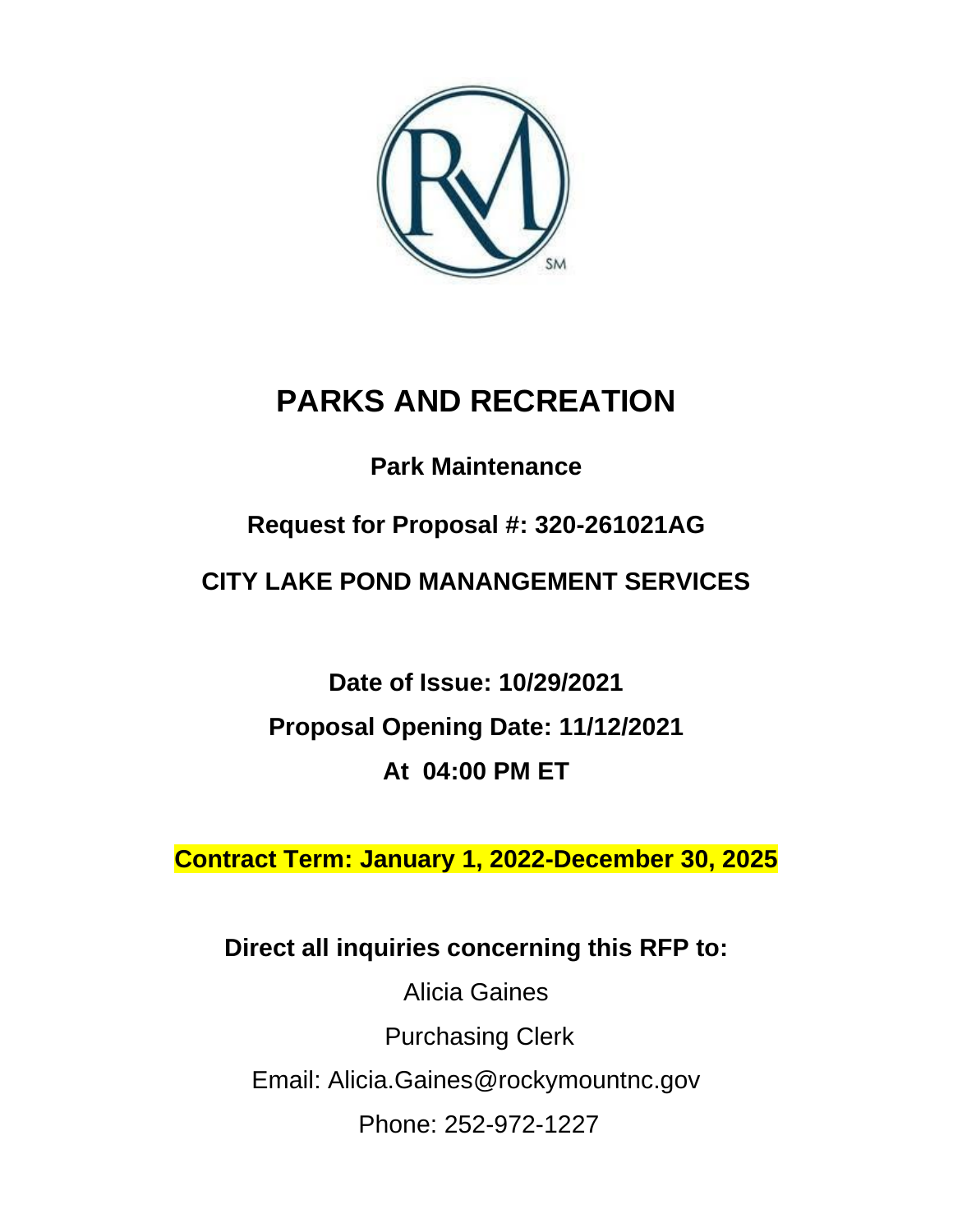# **CITY OF ROCKY MOUNT** *Parks and Recreation*

| Refer ALL Inquiries regarding this RFP to: | Request for Proposal # 320-261021AG                   |  |
|--------------------------------------------|-------------------------------------------------------|--|
| Alicia Gaines                              | Proposals will be publicly opened: 11/12/2021 4:00 pm |  |
| <b>Purchasing Clerk</b>                    | <b>Contract Type: Service</b>                         |  |

#### **EXECUTION**

In compliance with this Request for Proposals (RFP), and subject to all the conditions herein, the undersigned Vendor offers and agrees to furnish and deliver any or all items upon which prices are bid, at the prices set opposite each item within the time specified herein. By executing this proposal, the undersigned Vendor certifies that this proposal is submitted competitively and without collusion (G.S. 143-54), that none of its officers, directors, or owners of an unincorporated business entity has been convicted of any violations of Chapter 78A of the General Statutes, the Securities Act of 1933, or the Securities Exchange Act of 1934 (G.S. 143-59.2), and that it is not an ineligible Vendor as set forth in G.S. 143-59.1. False certification is a Class I felony. Furthermore, by executing this proposal, the undersigned certifies to the best of Vendor's knowledge and belief, that it and its principals are not presently debarred, suspended, proposed for debarment, declared ineligible or voluntarily excluded from covered transactions by any Federal or State department or the City. As required by G.S. 143-48.5, the undersigned Vendor certifies that it, and each of its sub-Contractors for any Contract awarded as a result of this RFP, complies with the requirements of Article 2 of Chapter 64 of the NC General Statutes, including the requirement for each employer with more than 25 employees in North Carolina to verify the work authorization of its employees through the federal E-Verify system. G.S. 133-32 and Executive Order 24 (2009) prohibit the offer to, or acceptance by, any City Employee associated with the preparing plans, specifications, estimates for public Contract; or awarding or administering public Contracts; or inspecting or supervising delivery of the public Contract of any gift from anyone with a Contract with the City, or from any person seeking to do business with the City. By execution of this response to the RFP, the undersigned certifies, for your entire organization and its employees or agents, that you are not aware that any such gift has been offered, accepted, or promised by any employees of your organization.

#### **Failure to execute/sign proposal prior to submittal shall render proposal invalid and it WILL BE REJECTED. Late proposals cannot be accepted.**

| <b>COMPLETE/FORMAL NAME OF VENDOR:</b>                                                              |                                                       |             |      |  |  |  |
|-----------------------------------------------------------------------------------------------------|-------------------------------------------------------|-------------|------|--|--|--|
| <b>STREET ADDRESS:</b>                                                                              |                                                       | $P.O.$ BOX: | ZIP: |  |  |  |
| CITY & STATE & ZIP:                                                                                 | <b>TOLL FREE TEL. NO:</b><br><b>TELEPHONE NUMBER:</b> |             |      |  |  |  |
| PRINCIPAL PLACE OF BUSINESS ADDRESS IF DIFFERENT FROM ABOVE (SEE INSTRUCTIONS TO VENDORS ITEM #12): |                                                       |             |      |  |  |  |
| <b>FAX NUMBER:</b><br><b>PRINT NAME &amp; TITLE OF PERSON SIGNING ON BEHALF OF VENDOR:</b>          |                                                       |             |      |  |  |  |
| <b>VENDOR'S AUTHORIZED SIGNATURE*:</b>                                                              | EMAIL:                                                |             |      |  |  |  |

Offer valid for at least 60 days from date of proposal opening, unless otherwise stated here: **Example 20** days.

#### **ACCEPTANCE OF PROPOSAL**

If any or all parts of this proposal are accepted by the City of Rocky Mount, an authorized representative of the City of Rocky Mount Purchasing Office shall affix his/her signature hereto and this document and all provisions of this Request for Proposal along with the Vendor proposal response and the written results of any negotiations shall then constitute the written agreement between the parties. A copy of this acceptance will be forwarded to the successful Vendor(s).

| <b>FOR CITY USE ONLY:</b> Offer accept and Contract awarded this | dav of | 20 | as indicated on the |
|------------------------------------------------------------------|--------|----|---------------------|
| attached certification, in the amount of \$                      |        |    |                     |

#### **(Authorized Representative of City of Rocky Mount Purchasing Office)**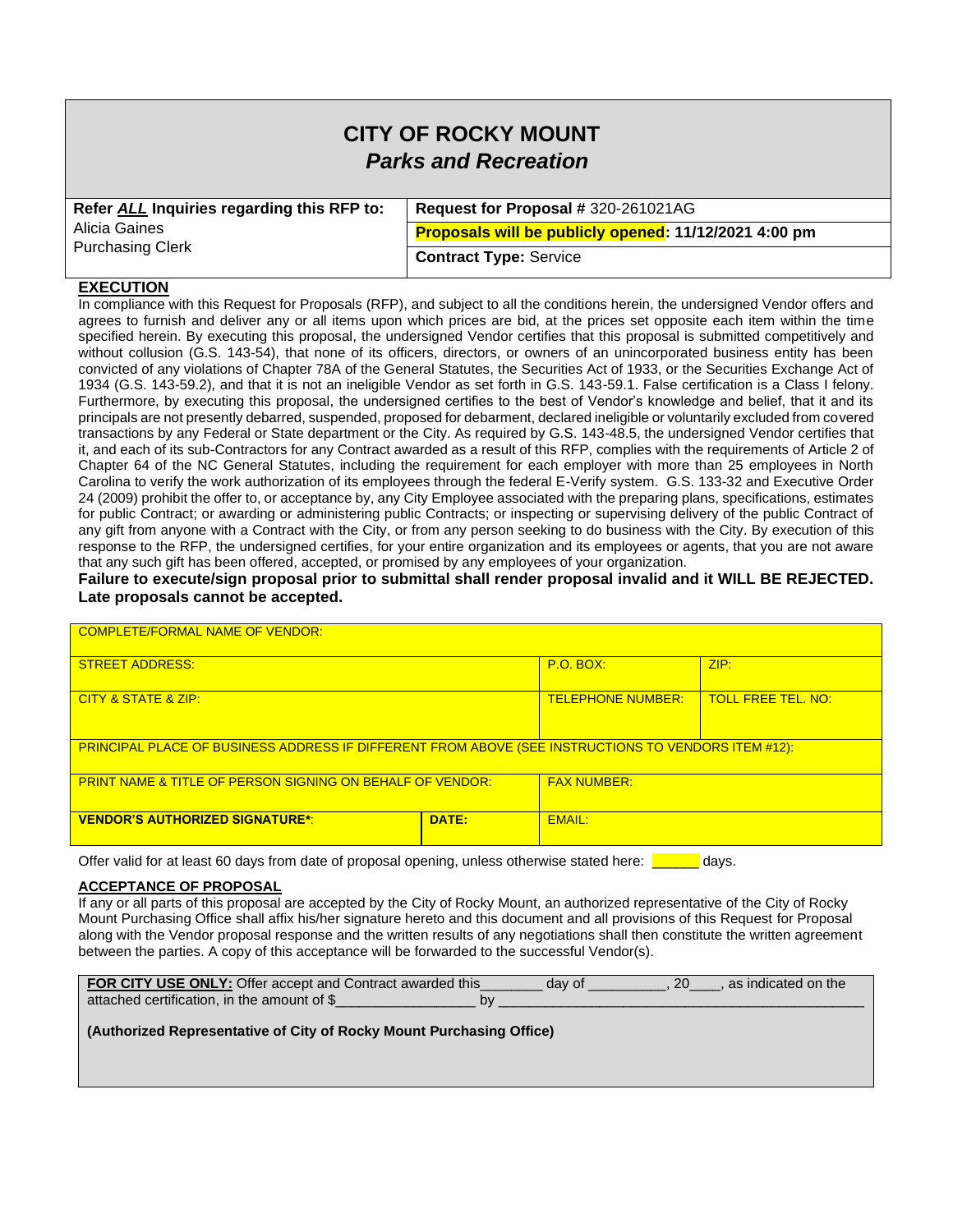# **Contents**

| 1.0 |                                                                         |
|-----|-------------------------------------------------------------------------|
| 2.0 |                                                                         |
| 2.1 |                                                                         |
| 2.2 | NOTICE TO VENDORS REGARDING RFP TERMS AND CONDITIONS 4                  |
| 2.3 |                                                                         |
| 2.4 |                                                                         |
| 2.5 |                                                                         |
| 2.6 |                                                                         |
| 2.7 |                                                                         |
| 3.0 |                                                                         |
| 3.1 |                                                                         |
| 3.2 | <b>CONFIDENTIALITY AND PROHIBITED COMMUNICATIONS DURING EVALUATION7</b> |
| 3.3 |                                                                         |
| 4.0 |                                                                         |
| 4.1 |                                                                         |
| 4.2 |                                                                         |
| 4.3 |                                                                         |
| 4.4 |                                                                         |
| 4.5 |                                                                         |
| 4.6 |                                                                         |
| 4.7 |                                                                         |
| 4.8 |                                                                         |
| 5.0 |                                                                         |
| 5.1 |                                                                         |
| 5.2 |                                                                         |
| 5.3 |                                                                         |
| 5.4 |                                                                         |
| 5.5 |                                                                         |
| 5.6 |                                                                         |
| 5.7 |                                                                         |
| 6.0 |                                                                         |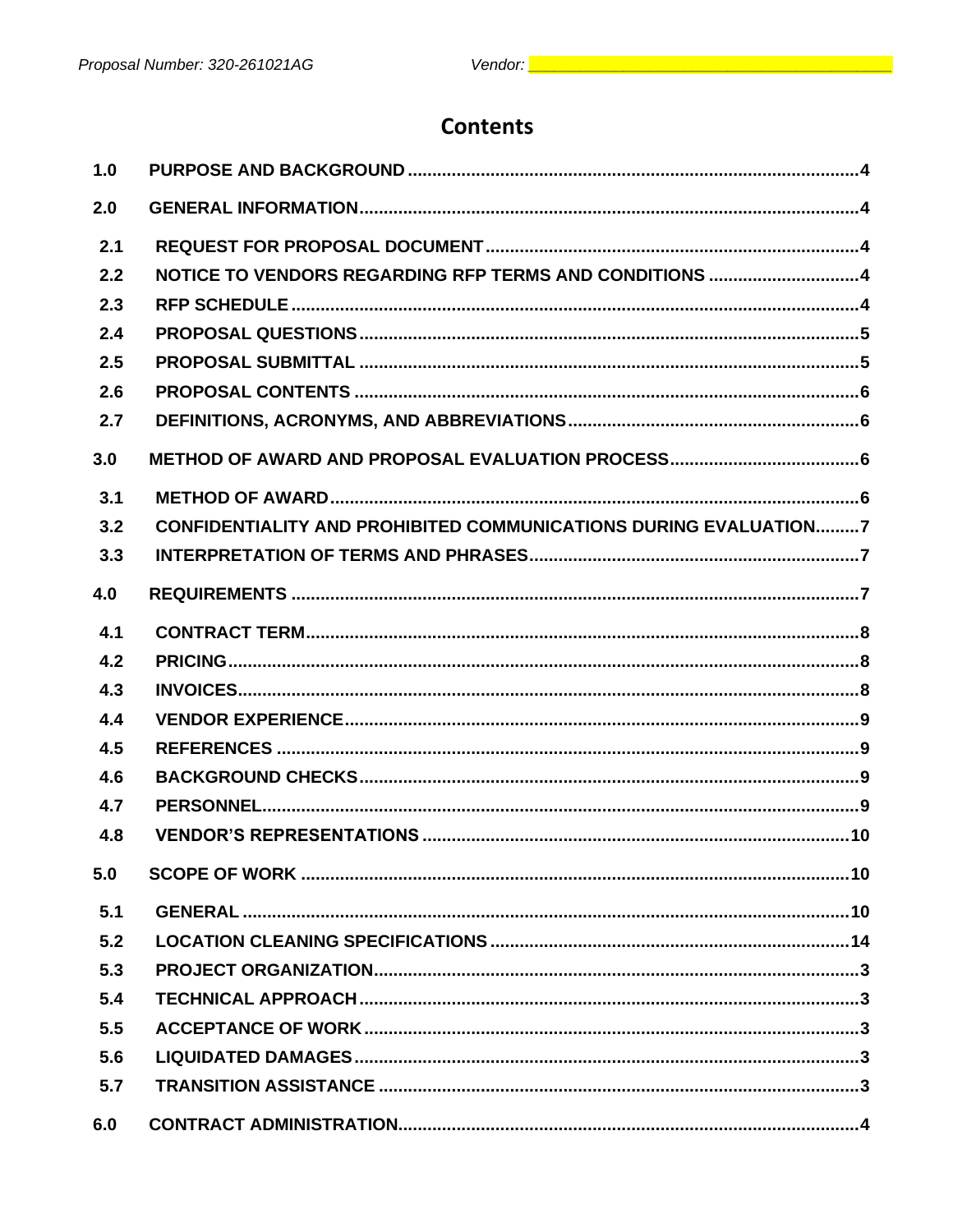|     | Vendor: <u>Desember 2008 (September 2008)</u><br>Proposal Number: 320-261021AG |
|-----|--------------------------------------------------------------------------------|
| 6.1 |                                                                                |
| 6.2 |                                                                                |
| 6.5 |                                                                                |
| 6.4 |                                                                                |
| 6.5 |                                                                                |
|     |                                                                                |
|     |                                                                                |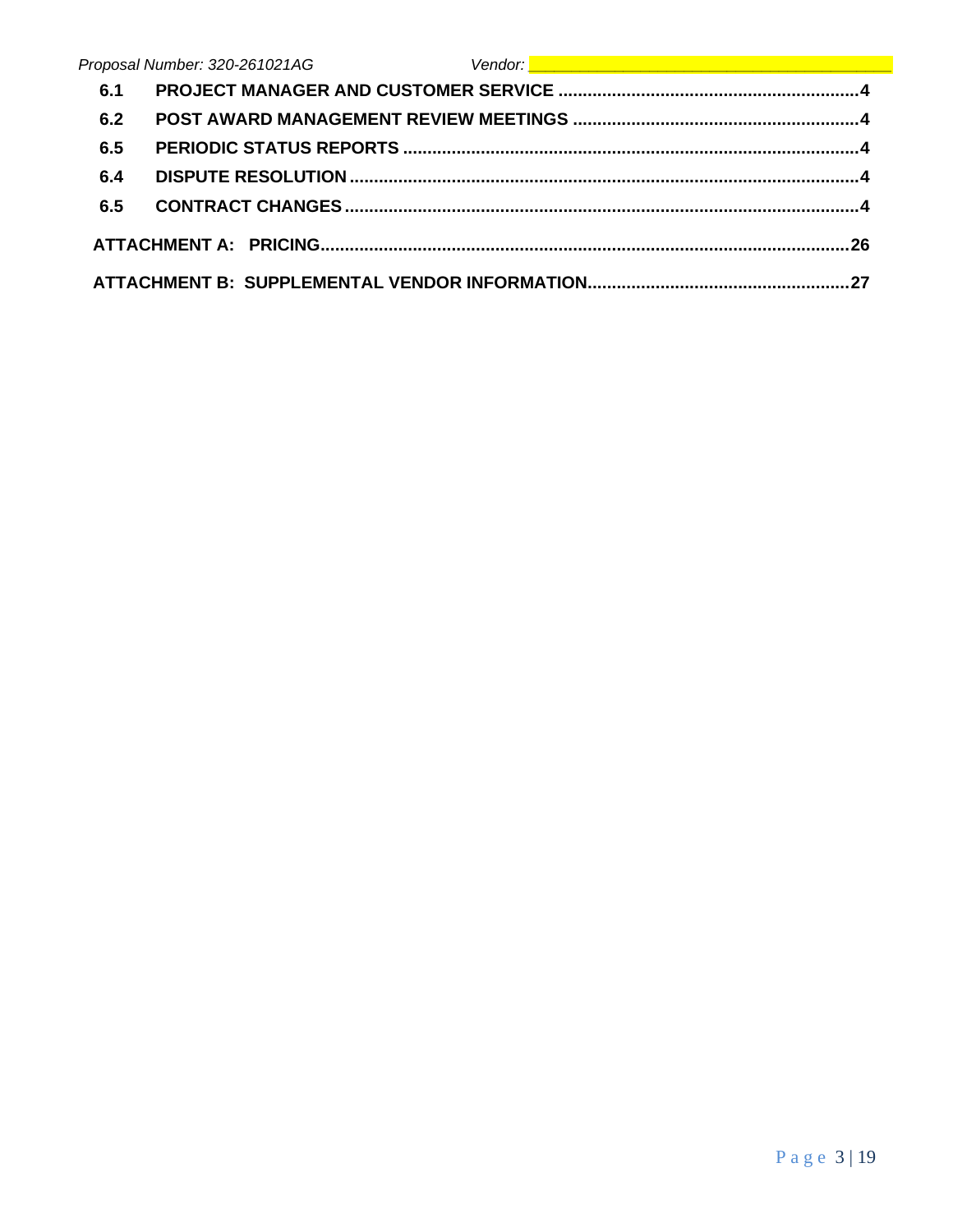# <span id="page-4-0"></span>**1.0 PURPOSE AND BACKGROUND**

The Park and Recreation department manages over 500 acres of parkland, two community centers, a senior center, four cemeteries, the Imperial Centre for the Arts & Sciences and the Rocky Mount Sports Complex. Their mission continues to be to advance the quality of life of our citizens by providing positive, inclusive experiences through people, parks and programs. This mission continues to be guided by our value of I.D.E.A. (Innovation, Dynamic, Engaged and Aware).

This agreement will allow the Parks and Recreations Department to continue to meet that mission by providing Professional Landscape Service in order to have sanitary parks and recreation space to the citizens and visitors of the City of Rocky Mount.

Proposals shall be submitted in accordance with the terms and conditions of this RFP and any addenda issued hereto.

# <span id="page-4-1"></span>**2.0 GENERAL INFORMATION**

### <span id="page-4-2"></span>**2.1 REQUEST FOR PROPOSAL DOCUMENT**

The RFP is comprised of the base RFP document, any attachments, and any addenda released before Contract award. All attachments and addenda released for this RFP in advance of any Contract award are incorporated herein by reference.

# <span id="page-4-3"></span>**2.2 NOTICE TO VENDORS REGARDING RFP TERMS AND CONDITIONS**

It shall be the Vendor's responsibility to read the Instructions, the Cities terms and conditions, all relevant exhibits and attachments, and any other components made a part of this RFP and comply with all requirements and specifications herein. Vendors also are responsible for obtaining and complying with all Addenda and other changes that may be issued in connection with this RFP.

If Vendors have questions, issues, or exceptions regarding any term, condition, or other component within this RFP, those must be submitted as questions in accordance with the instructions in Section 2.5 PROPOSAL QUESTIONS. If the City determines that any changes will be made as a result of the questions asked, then such decisions will be communicated in the form of an RFP addendum. The City may also elect to leave open the possibility for later negotiation and amendment of specific provisions of the Contract that have been addressed during the question-and-answer period. Other than through this process, the City rejects and will not be required to evaluate or consider any additional or modified terms and conditions submitted with Vendor's proposal. This applies to any language appearing in or attached to the document as part of the Vendor's proposal that purports to vary any terms and conditions or Vendors' instructions herein or to render the proposal non-binding or subject to further negotiation. Vendor's proposal shall constitute a firm offer. **By execution and delivery of this RFP Response, the Vendor agrees that any additional or modified terms and conditions, whether submitted purposely or inadvertently, shall have no force or effect, and will be disregarded. Noncompliance with, or any attempt to alter or delete, this paragraph shall constitute sufficient grounds to reject Vendor's proposal as nonresponsive.**

Contact with anyone working for or with the City regarding this RFP other than the City Contract Specialist named on the face page of this RFP in the manner specified by this RFP shall constitute grounds for rejection of said Vendor's offer, at the City's election.

# <span id="page-4-4"></span>**2.3 RFP SCHEDULE**

The table below shows the *intended* schedule for this RFP. The City will make every effort to adhere to this schedule.

| <b>Event</b>            | <b>Responsibility</b> | Date and Time               |
|-------------------------|-----------------------|-----------------------------|
| Issue RFP               | City                  | Thursday, 10/28/2021        |
| Virtual Pre-Bid Meeting | City                  | Tuesday, 11/2/2021 10:00 am |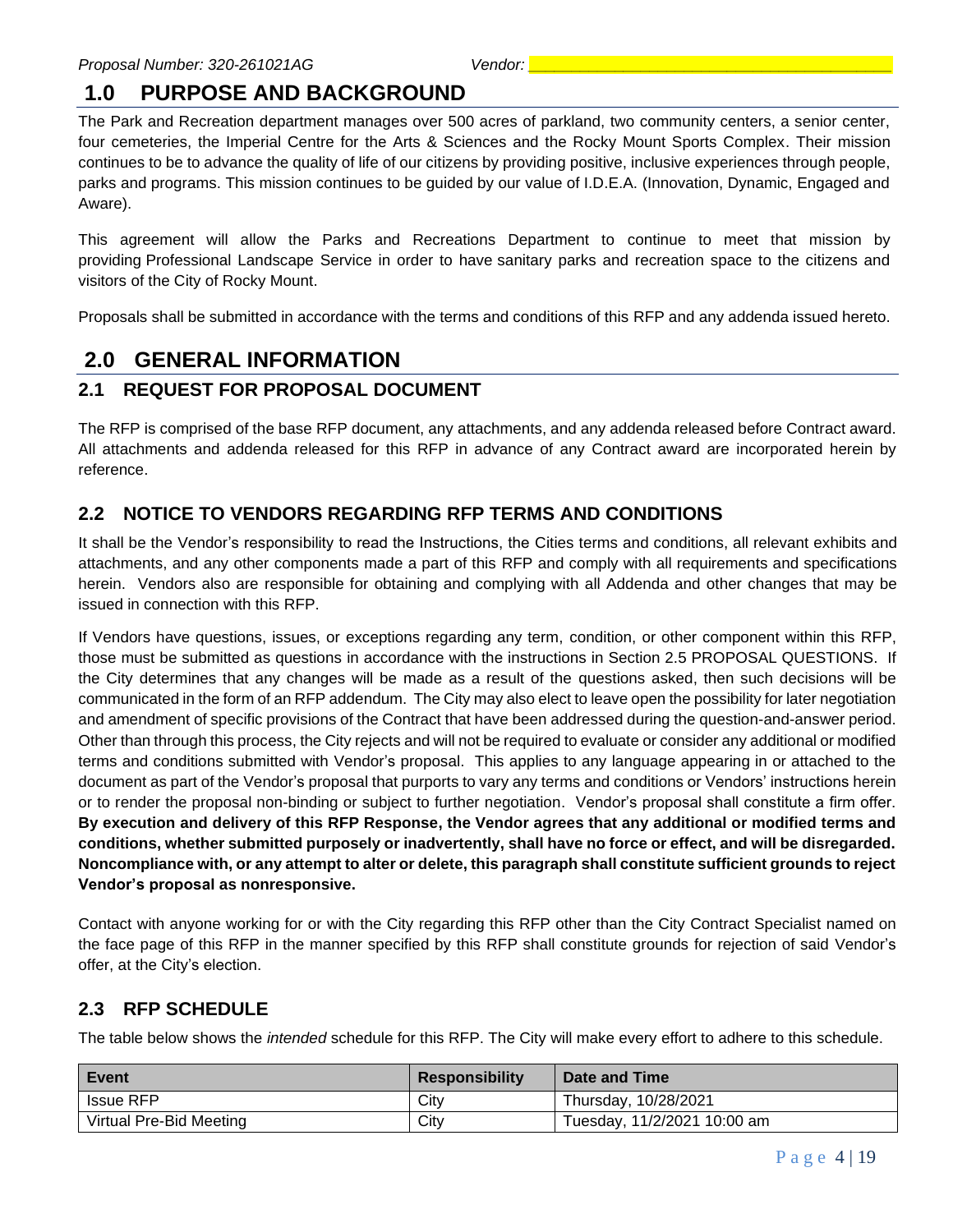| Proposal Number: 320-261021AG        | Vendor: I |                           |
|--------------------------------------|-----------|---------------------------|
| <b>Submit Written Questions</b>      | Vendor    | Friday 11/5/2021          |
| <b>Provide Response to Questions</b> | City      | Monday 11/8/2021          |
| Submit Proposals                     | Vendor    | Friday 11/12/2021 4:00 pm |
| <b>Contract Effective Date</b>       | City      | January 1, 2022           |

**Virtual Urged and Cautioned** Pre-Proposal Conference

Email Alicia Gaines at alicia.gaines@rockymountnc.gov for Microsoft Teams invitation.

# <span id="page-5-0"></span>**2.4 PROPOSAL QUESTIONS**

Upon review of the RFP documents, Vendors may have questions to clarify or interpret the RFP in order to submit the best proposal possible. To accommodate the Proposal Questions process, Vendors shall submit any such questions by the above due date.

Written questions shall be emailed to Alicia.Gaines@rockymountnc.gov by the date and time specified above. Vendors should enter "RFP # 320-261021AG: Questions" as the subject for the email. Question submittals should include a reference to the applicable RFP section and be submitted in a format shown below:

| <b>Reference</b>         | <b>Vendor Question</b> |  |
|--------------------------|------------------------|--|
| RFP Section, Page Number | Vendor question ?      |  |

Questions received prior to the submission deadline date, the City's response, and any additional terms deemed necessary by the City will be posted in the form of an addendum the City of Rocky Mount Purchasing web-page <http://www.rockymountnc.gov/services-finance-bids/> and/or to the Interactive Purchasing System (IPS), [http://www.ips.state.nc.us,](http://www.ips.state.nc.us/) and shall become an Addendum to this RFP. No information, instruction or advice provided orally or informally by any City personnel, whether made in response to a question or otherwise in

connection with this RFP, shall be considered authoritative or binding. Vendors shall rely *only* on written material contained in an Addendum to this RFP.

# <span id="page-5-1"></span>**2.5 PROPOSAL SUBMITTAL**

**IMPORTANT NOTE: This is an absolute requirement.** Vendor shall bear the risk for late submission due to unintended or unanticipated delay—whether submitted electronically, delivered by hand, U.S. Postal Service, courier or other delivery service. It is the Vendor's sole responsibility to ensure its proposal has been submitted to this Office by the specified time and date of opening. The time and date of submission will be marked on each proposal when received. Any proposal–submitted after the proposal deadline will be rejected. For hand delivered bids please note that the Frederick E. Turnage Municipal Building requires all visitors to sign in with the guard stationed on the first floor. Visitors will only have access through the building accompanied with a City employee.

| <b>MAILING ADDRESS FOR DELIVERY OF</b><br><b>PROPOSAL VIA U.S. POSTAL SERVICE</b> | OFFICE ADDRESS FOR DELIVERY BY ANY OTHER<br>MEANS, SPECIAL DELIVERY, HAND DELIVERY,<br><b>OVERNIGHT DELIVERY OR BY ANY OTHER</b><br><b>CARRIER</b> |
|-----------------------------------------------------------------------------------|----------------------------------------------------------------------------------------------------------------------------------------------------|
| PROPOSAL NUMBER: 320-261021AG                                                     | PROPOSAL NUMBER: 320-261021AG                                                                                                                      |
| Attn: Alicia Gaines                                                               | Attn: Alicia Gaines                                                                                                                                |
| City of Rocky Mount                                                               | City of Rocky Mount                                                                                                                                |
| PO BOX 1180                                                                       | 331 S. Franklin Street                                                                                                                             |
| Rocky Mount, NC 27802                                                             | Rocky Mount, NC 27804                                                                                                                              |

For proposals submitted via U.S. mail, please note that the U.S. Postal Service generally does not deliver mail to a specified street address but to the City's Mail Service Center. Vendors are cautioned that proposals sent via U.S. Mail,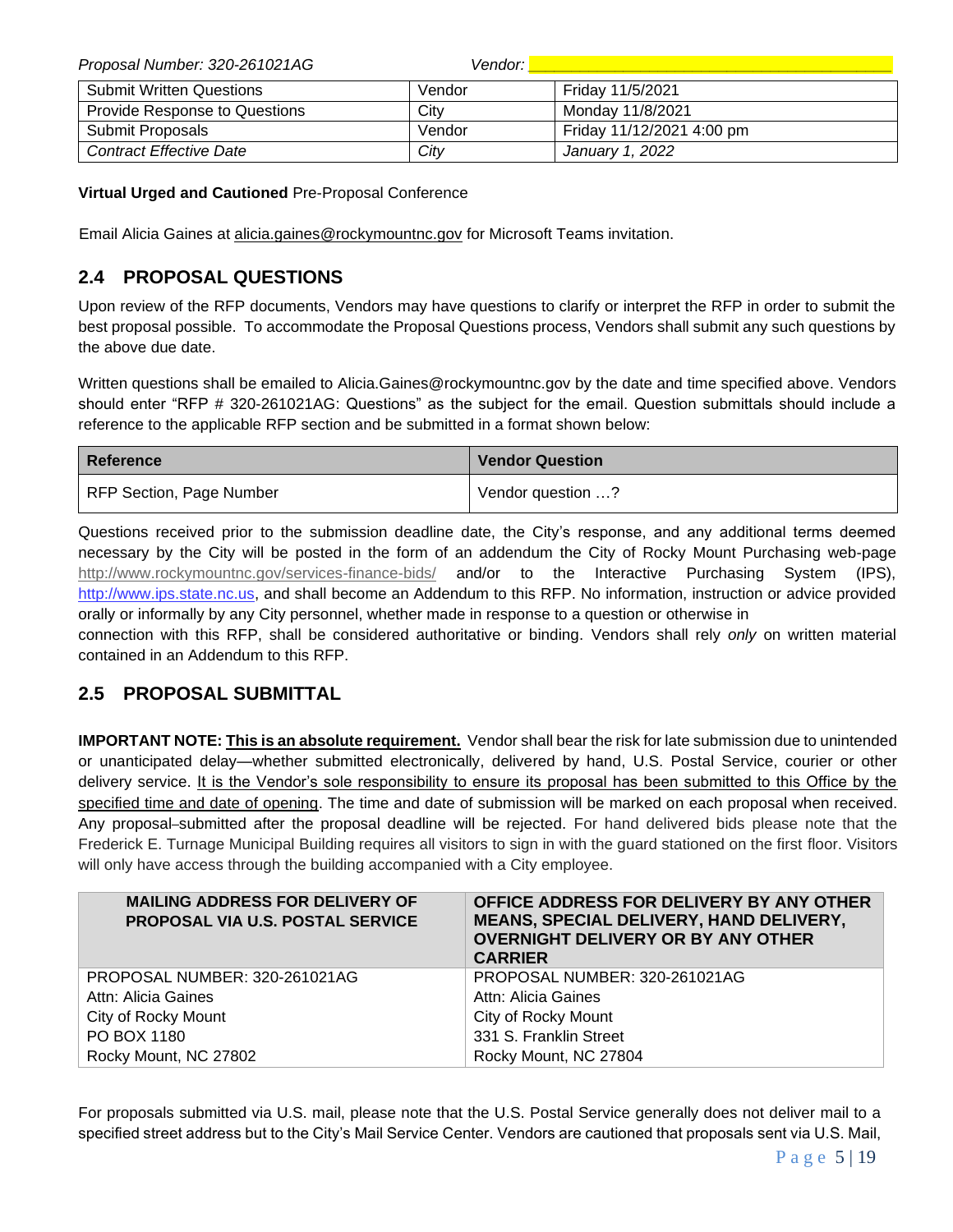including Express Mail, may not be delivered by the Mail Service Center to the department 's purchasing office on the due date in time to meet the proposal deadline. All Vendors are urged to take the possibility of delay into account when submitting a proposal by U.S. Postal Service, courier, or other delivery service. **Attempts to submit a proposal via facsimile (FAX) machine, telephone or email in response to this RFP shall NOT be accepted.** 

- a) Submit **one (1) signed, original executed** proposal responses, one *[1]* photocopy to the address identified in the table above.
- b) Submit your proposal in a sealed package. Clearly mark each package with: (1) Vendor name; (2) the RFP number; and (3) the due date. Address the package(s) for delivery as shown in the table above. If Vendor is submitting more than one (1) proposal, each proposal shall be submitted in separate sealed envelopes and marked accordingly. For delivery purposes, separate sealed envelopes from a single Vendor may be included in the same outer package. Proposals are subject to rejection unless submitted with the information above included on the outside of the sealed proposal package.

# <span id="page-6-0"></span>**2.6 PROPOSAL CONTENTS**

Vendors shall populate all attachments of this RFP that require the Vendor to provide information and include an authorized signature where requested. Vendor RFP responses shall include the following items and those attachments should be arranged in the following order:

- a) Cover Letter
- b) Title Page: Include the company name, address, phone number and authorized representative along with the Proposal Number.
- c) Completed and signed version of EXECUTION PAGES, along with the body of the RFP and signed receipt pages of any addenda released in conjunction with this RFP (if required to be returned).
- d) Completed version of ATTACHMENT A: PRICING
- e) ATTACHMENT B: SUPPLEMENTAL VENDOR INFORMATION
- f) Completed and signed version of ATTACHMENT C: IDENTIFICATION OF MINORITY BUSINESS PARTICIPATION AND GOOD FAITH
- g) Technical Approach (section 5.4)

# <span id="page-6-1"></span>**2.7DEFINITIONS, ACRONYMS, AND ABBREVIATIONS**

- a) **BUYER:** The employee of the City or Other Eligible Entity that places an order with the Vendor.
- b) **CONTRACT LEAD:** Representative of the City of Rocky Mount Purchasing Office who corresponds with potential Vendors in order to identify and contract with that Vendor providing the greatest benefit to the City and who will administer this contract for the City.
- c) **QUALIFIED PROPOSAL:** A responsive proposal submitted by a responsible Vendor.
- d) **RFP:** Request for Proposal
- e) **SERVICES or SERVICE DELIVERABLES:** The tasks and duties undertaken by the Vendor to fulfill the requirements and specifications of this solicitation.
- f) **VENDOR:** Supplier, bidder, proposer, company, firm, corporation, partnership, individual or other entity submitting a response to a Request for Proposal.

# <span id="page-6-2"></span>**3.0 METHOD OF AWARD AND PROPOSAL EVALUATION PROCESS**

# <span id="page-6-3"></span>**3.1 METHOD OF AWARD**

Pursuant to North Carolina General Statutes Section 143-131, "award shall be made to the lowest responsible, responsive bid or bidders, taking into consideration quality, performance and the time specified in the proposals for the performance of the contract."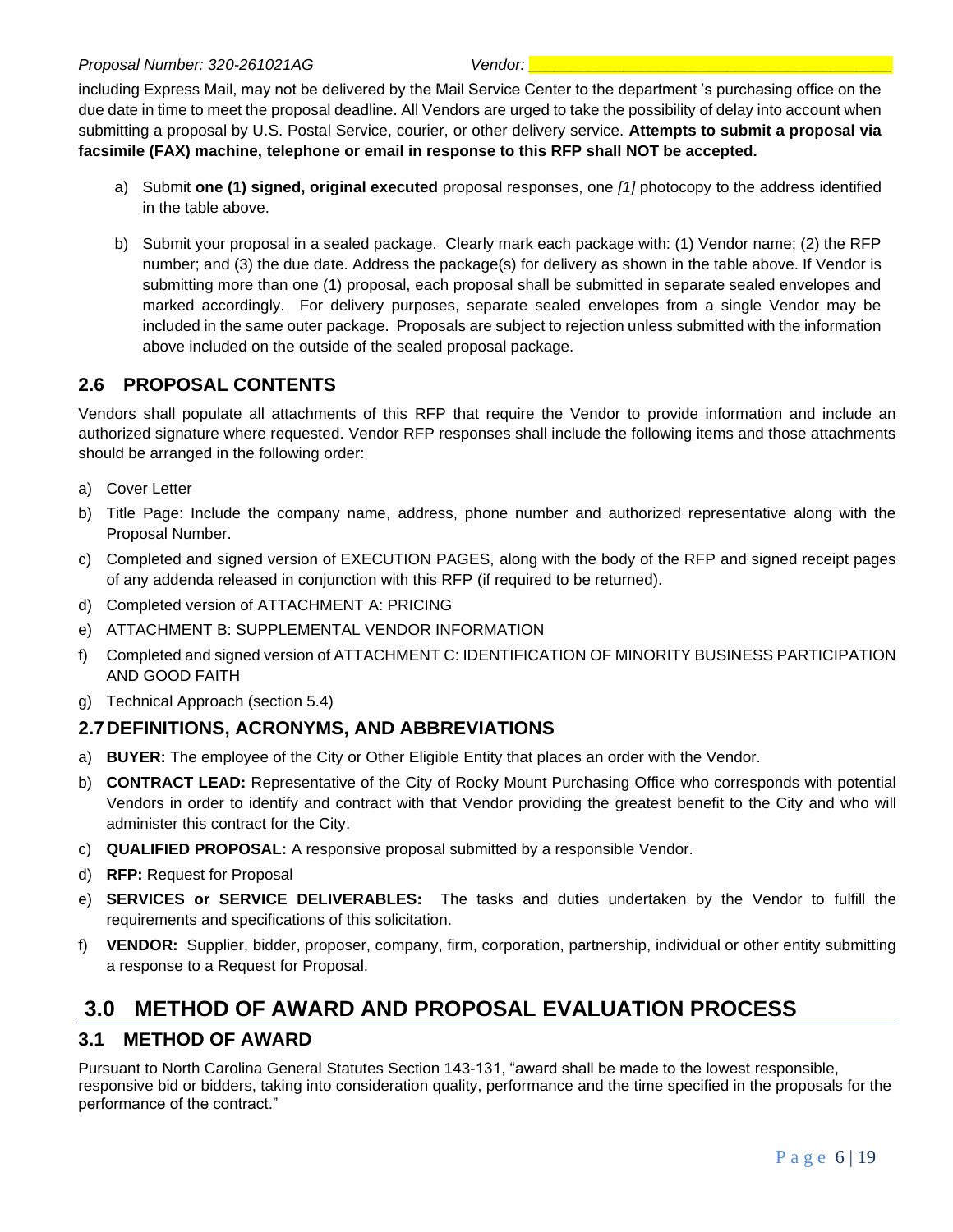While the intent of this RFP is to award Contracts to multiple Contractors for different properties, the City reserves the right to make a single award to one Contractor, to not award one or more properties or to cancel this RFP in its entirety without awarding a Contract if it is considered to be most advantageous to the City to do so.

The City reserves the right to waive any minor informality or technicality in proposals received.

*Local Preference Policy. The only exception to the lowest responsive, responsible bidder method of award will be the local preference policy. The preference will allow an Eligible Local Bidder to match the price and terms of the lowest responsible, responsive bidder who is a Non-Local Bidder, if the Eligible Local Bidder's price is within five percent (5%) or \$25,000, whichever is less, of the lowest responsible, responsive Non-Local Bidder's price. An eligible local vendor is one that is current on property taxes in the City of Rocky Mount and meets the qualifications set forth in the policy. An application can be found at https://rockymountnc.gov/vendors*

# <span id="page-7-0"></span>**3.2 CONFIDENTIALITY AND PROHIBITED COMMUNICATIONS DURING EVALUATION**

During the evaluation period—from the date proposals are opened through the date the contract is awarded—each Vendor submitting a proposal (including its representatives, sub-contractors and/or suppliers) is prohibited from having any communications with any person inside or outside the using department , issuing department , other government department office, or body (including the purchaser named above, department secretary, department head, members of the general assembly and/or governor's office), or private entity, if the communication refers to the content of Vendor's proposal or qualifications, the contents of another Vendor's proposal, another Vendor's qualifications or ability to perform the contract, and/or the transmittal of any other communication of information that could be reasonably considered to have the effect of directly or indirectly influencing the evaluation of proposals and/or the award of the contract. A Vendor not in compliance with this provision shall be disqualified from contract award, unless it is determined in the City's discretion that the communication was harmless, that it was made without intent to influence and that the best interest of the City would not be served by the disqualification. A Vendor's proposal may be disqualified if its sub-contractor and supplier engage in any of the foregoing communications during the time that the procurement is active (i.e., the issuance date of the procurement to the date of contract award). Only those discussions, communications or transmittals of information authorized or initiated by the issuing department for this RFP or general inquiries directed to the purchaser regarding requirements of the RFP (prior to proposal submission) or the status of the contract award (after submission) are excepted from this provision.

# <span id="page-7-1"></span>**3.3 INTERPRETATION OF TERMS AND PHRASES**

This Request for Proposal serves two functions: (1) to advise potential Vendors of the parameters of the solution being sought by the Department; and (2) to provide (together with other specified documents) the terms of the Contract resulting from this procurement. As such, all terms in the Request for Proposal shall be enforceable as contract terms in accordance with the General Contract Terms and Conditions. The use of phrases such as "shall," "must," and "requirements" are intended to create enforceable contract conditions. In determining whether proposals should be evaluated or rejected, the Department will take into consideration the degree to which Vendors have proposed or failed to propose solutions that will satisfy the Department's needs as described in the Request for Proposal. Except as specifically stated in the Request for Proposal, no one requirement shall automatically disqualify a Vendor from consideration. However, failure to comply with any single requirement may result in the Department exercising its discretion to reject a proposal in its entirety.

# <span id="page-7-2"></span>**4.0 REQUIREMENTS**

This Section lists the requirements related to this RFP. By submitting a proposal, the Vendor agrees to meet all stated requirements in this Section as well as any other specifications, requirements and terms and conditions stated in this RFP. If a Vendor is unclear about a requirement or specification or believes a change to a requirement would allow for the City to receive a better proposal, the Vendor is urged and cautioned to submit these items in the form of a question during the question-and-answer period in accordance with Section 2.5.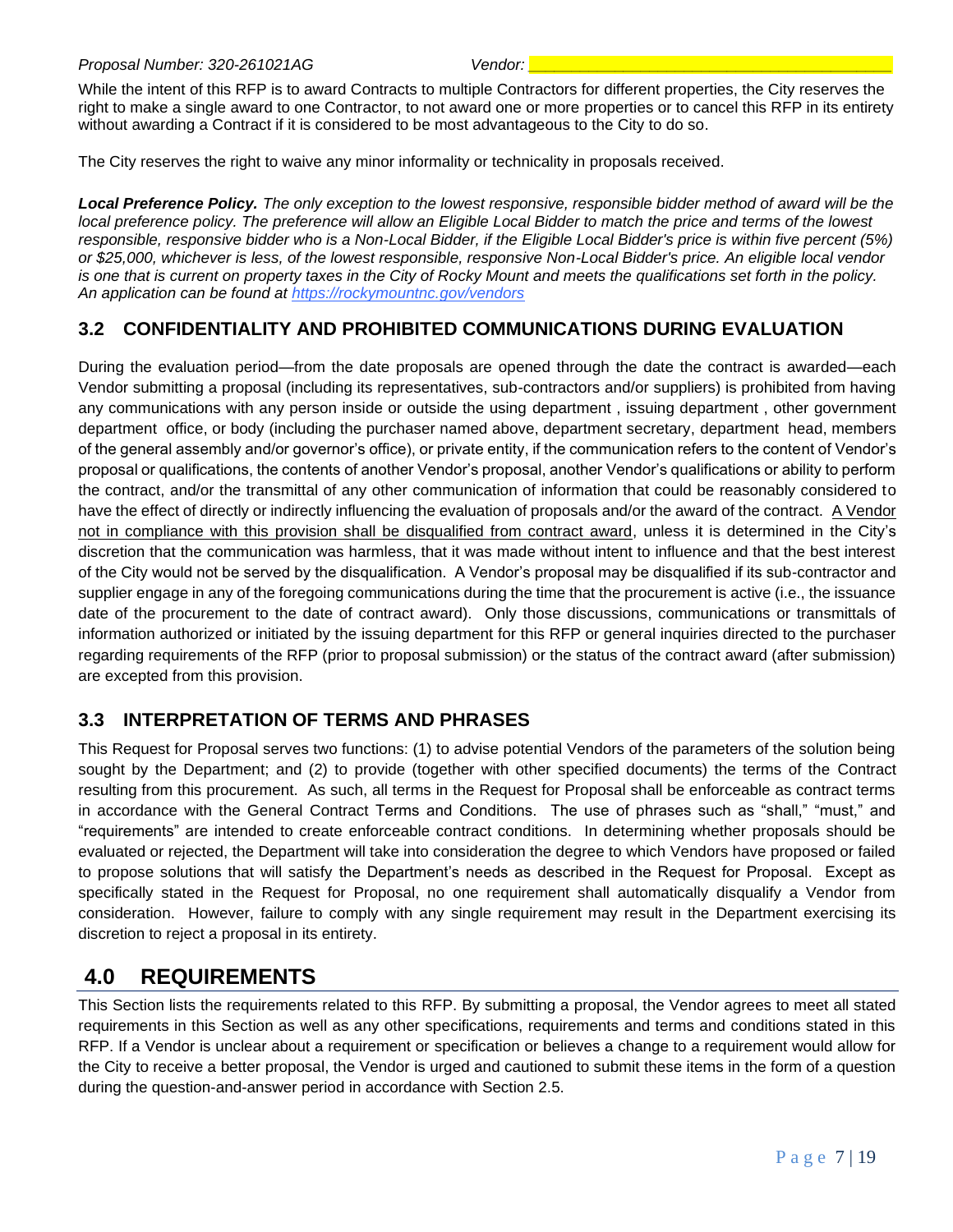# <span id="page-8-0"></span>**4.1 CONTRACT TERM**

The Contract shall have an initial term of **three (3) years**, beginning on the date of contract award (the "Effective Date"). The Vendor shall begin work under the Contract within 30 business days of the Effective Date.

# <span id="page-8-1"></span>**4.2 PRICING**

Proposal price shall constitute the total cost to Buyer for complete performance in accordance with the requirements and specifications herein, including all applicable charges handling, administrative and other similar fees. Vendor shall not invoice for any amounts not specifically allowed for in this RFP. Complete ATTACHMENT A: PRICING FORM and include in Proposal.

#### <span id="page-8-2"></span>**4.3 INVOICES**

- a) The Vendor must submit one monthly invoice within fifteen (15) calendar days following the end of each month in which work was performed.
- b) Invoices must be submitted to the following address: City of Rocky Mount Attn: Accounts Payable

#### PO BOX 1180

#### Rocky Mount, NC 27802

c) Payment amounts will be made on a NET 30 day pay period upon submission of an invoice and appropriate trip tickets to support such invoice.

### **4.4 MINORITY BUSINESS PARTICIPATION**

The Bidder has the responsibility to make a good faith effort to solicit minority proposals and to attain the aspirational ten percent (10%) goal. We encourage all Bidders even MWBE/HUBs to obtain the aspirational goal where subcontracting and supplier opportunities exist. Use the table below to note the MWBE businesses that will be used as suppliers or subcontractors for this contract.

| <b>MWBE FIRM</b> | <b>OWNERSHIP STATUS</b> | <b>ADDRESS</b> | <b>WORK TYPE</b> |
|------------------|-------------------------|----------------|------------------|
|                  |                         |                |                  |
|                  |                         |                |                  |
|                  |                         |                |                  |
|                  |                         |                |                  |
|                  |                         |                |                  |

If the goal of 10% participation by HUB Certified or minority businesses is not achieved, the Bidder shall provide the following documentation to the City of his/her good faith efforts:

Examples of documentation that may be required to demonstrate the Bidder's good faith efforts to meet the goals set forth in these provisions include, but are not necessarily limited to, the following:

a) Copies of solicitations for quotes to at least three (3) minority business firms from the source list provided by the State for each subcontract to be let under this contract (if 3 or more firms are shown on the source list). Each solicitation shall contain a specific description of the work to be subcontracted, location where bid documents can be reviewed, representative of the Prime Bidder to contact, and location, date and time when quotes must be received.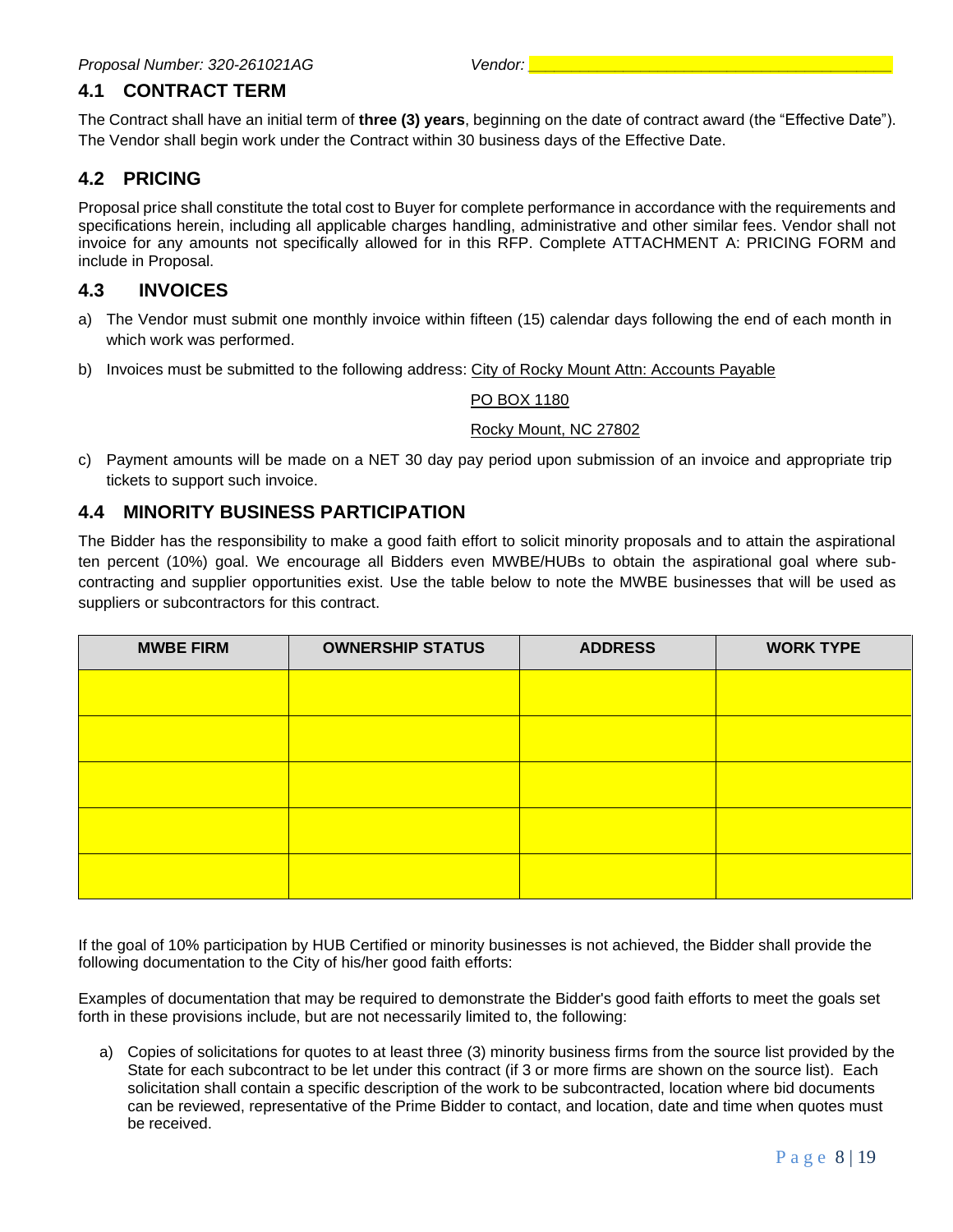- b) Copies of quotes or responses received from each MWBE responding to the solicitation.
- c) A telephone log of follow-up calls to each firm sent a solicitation.
- d) For subcontracts where a minority business is not considered the lowest responsible sub-bidder, copies of quotes received from all firms submitting quotes for that particular subcontract.
- e) Documentation of any contacts or correspondence to minority business, community, or contractor organizations in an attempt to meet the goal.
- f) Copy of pre-bid roster
- g) Letter documenting efforts to provide assistance in obtaining required bonding or insurance for minority business.
- h) Letter detailing reasons for rejection of minority business.
- i) Letter documenting proposed assistance offered to minority business in need of equipment, loan capital, lines of credit, or joint pay agreements to secure loans, supplies, or letter of credit, including waiving credit that is ordinarily required.

Failure to provide the documentation as listed in these provisions may result in a non-responsive bid.

# <span id="page-9-0"></span>**4.5 VENDOR EXPERIENCE**

In its Proposal, Vendor shall demonstrate experience with public and/or private sector clients with similar or greater size and complexity to the City of Rocky Mount. Vendor shall provide information as to the qualifications and experience of all executive, managerial, legal, and professional personnel to be assigned to this project, including resumes citing experience with similar projects and the responsibilities to be assigned to each person. **Must have both a North Carolina Registered Landscape Contractors license and a NC Commercial Pesticide Applicators license**.

### <span id="page-9-1"></span>**4.6 REFERENCES**

Vendors shall provide at least three (3) references for which your company has provided Services of similar size and scope to that proposed herein. The City may contact these users to determine the Services provided are substantially similar in scope to those proposed herein and Vendor's performance has been satisfactory. The information obtained may be considered in the evaluation of the proposal.

| <b>COMPANY NAME</b>                            | <b>CONTACT NAME</b> | <b>COMPANY EMAIL</b> | <b>TELEPHONE NUMBER</b> |
|------------------------------------------------|---------------------|----------------------|-------------------------|
|                                                |                     |                      |                         |
|                                                |                     |                      |                         |
|                                                |                     |                      |                         |
| <b>Optional: City of Rocky</b><br><b>Mount</b> |                     |                      |                         |

#### <span id="page-9-2"></span>**4.7 BACKGROUND CHECKS**

Any personnel or agent of the Vendor performing Services under any contract arising from this RFP may be required to undergo a background check at the expense of the Vendor, if so, requested by the City.

#### <span id="page-9-3"></span>**4.8 PERSONNEL**

Vendor shall not substitute key personnel assigned to the performance of this Contract without prior written approval by the Contract Lead. Vendor shall notify the Contract Lead of any desired substitution, including the name(s) and references of Vendor's recommended substitute personnel. The City will approve or disapprove the requested substitution in a timely manner. The City may, in its sole discretion, terminate the services of any person providing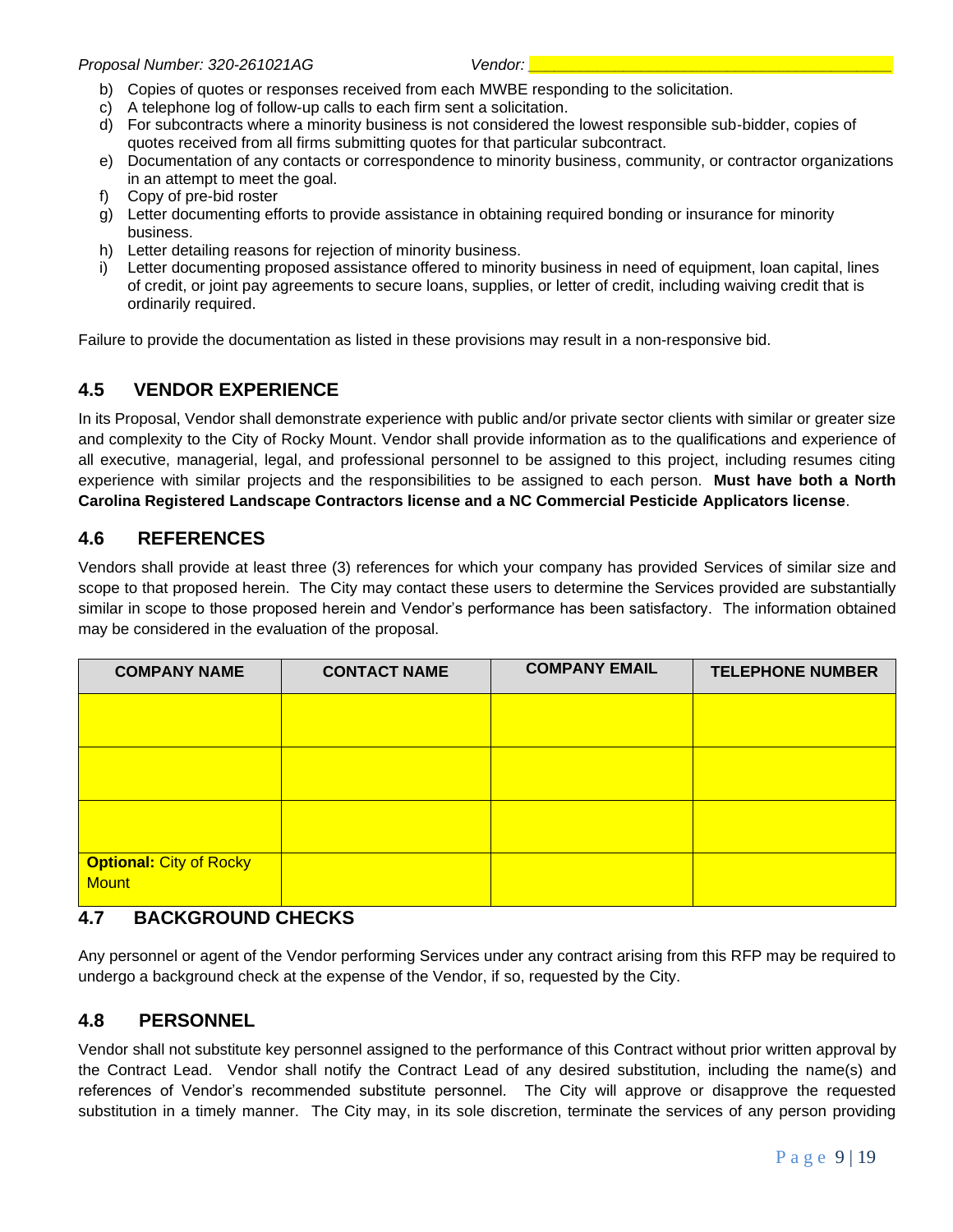#### *Proposal Number: 320-261021AG Vendor: \_\_\_\_\_\_\_\_\_\_\_\_\_\_\_\_\_\_\_\_\_\_\_\_\_\_\_\_\_\_\_\_\_\_\_\_\_\_\_\_\_\_*

services under this Contract. Upon such termination, the City may request acceptable substitute personnel or terminate the contract services provided by such personnel.

# <span id="page-10-0"></span>**4.9 VENDOR'S REPRESENTATIONS**

- a) Vendor warrants that qualified personnel shall provide Services under this Contract in a professional manner. "Professional manner" means that the personnel performing the Services will possess the skill and competence consistent with the prevailing business standards in the industry. Vendor agrees that it will not enter any agreement with a third party that may abridge any rights of the City under this Contract. Vendor will serve as the prime contractor under this Contract and shall be responsible for the performance and payment of all subcontractor(s) that may be approved by the City. Names of any third-party Vendors or subcontractors of Vendor may appear for purposes of convenience in Contract documents; and shall not limit Vendor's obligations hereunder. Vendor will retain executive representation for functional and technical expertise as needed in order to incorporate any work by third party subcontractor(s).
- b) If any Services, deliverables, functions, or responsibilities not specifically described in this Contract are required for Vendor's proper performance, provision and delivery of the service and deliverables under this Contract or are an inherent part of or necessary sub-task included within such service, they will be deemed to be implied by and included within the scope of the contract to the same extent and in the same manner as if specifically described in the contract. Unless otherwise expressly provided herein, Vendor will furnish all its own necessary management, supervision, labor, facilities, furniture, computer and telecommunications equipment, software, supplies, and materials necessary for the Vendor to provide and deliver the Services and Deliverables.
- c) Vendor warrants that it has the financial capacity to perform and to continue perform its obligations under the contract; that Vendor has no constructive or actual knowledge of an actual or potential legal proceeding being brought against Vendor that could materially adversely affect performance of this Contract; and that entering this Contract is not prohibited by any contract, or order by any court of competent jurisdiction.

# <span id="page-10-1"></span>**5.0 SCOPE OF WORK**

#### <span id="page-10-2"></span>**5.1 GENERAL**

The Contractor awarded this contract shall practice acceptable safety requirements at all times when performing the landscaping requirements. Contractor shall be responsible for supplying all personal protective equipment needed to prevent accidents or injuries. All equipment used in performing the contract shall have all safety equipment working at all times.

#### **I. CONTRACTOR USE OF PREMISES**

- a) Contractor will have access to utility requirements as needed.
- b) Remove all debris and waste materials resulting from the work and leave work areas clean and orderly.
- c) No discharge will be permitted in the city storm water system.

#### **II. SAFETY REQUIREMENTS**

- a) Contractor will be responsible for all requirements related to providing a safe environment for themselves, staff, and the general public while performing the scope of services for the City.
- b) Develop and maintain storage, housekeeping and debris removal practices that reduce the safety risks to the lowest level necessary for daily operations.
- c) Utilize safety equipment (cones, barriers, ppe, etc.) to manage safety in work areas.

#### **5.2 TASKS/DELIVERABLES**

#### **III. GROUNDS MAINTENANCE AND WEED CONTROL**

The Contractor shall provide the City with complete grounds keeping and maintenance services. These services shall include, but not be limited to the following:

#### **Monitoring**

a) A Biologist will visit the site and inspect the pond on two (2) times per month basis during the months of March through November, and on a one (1) time per month basis during the months of December through February.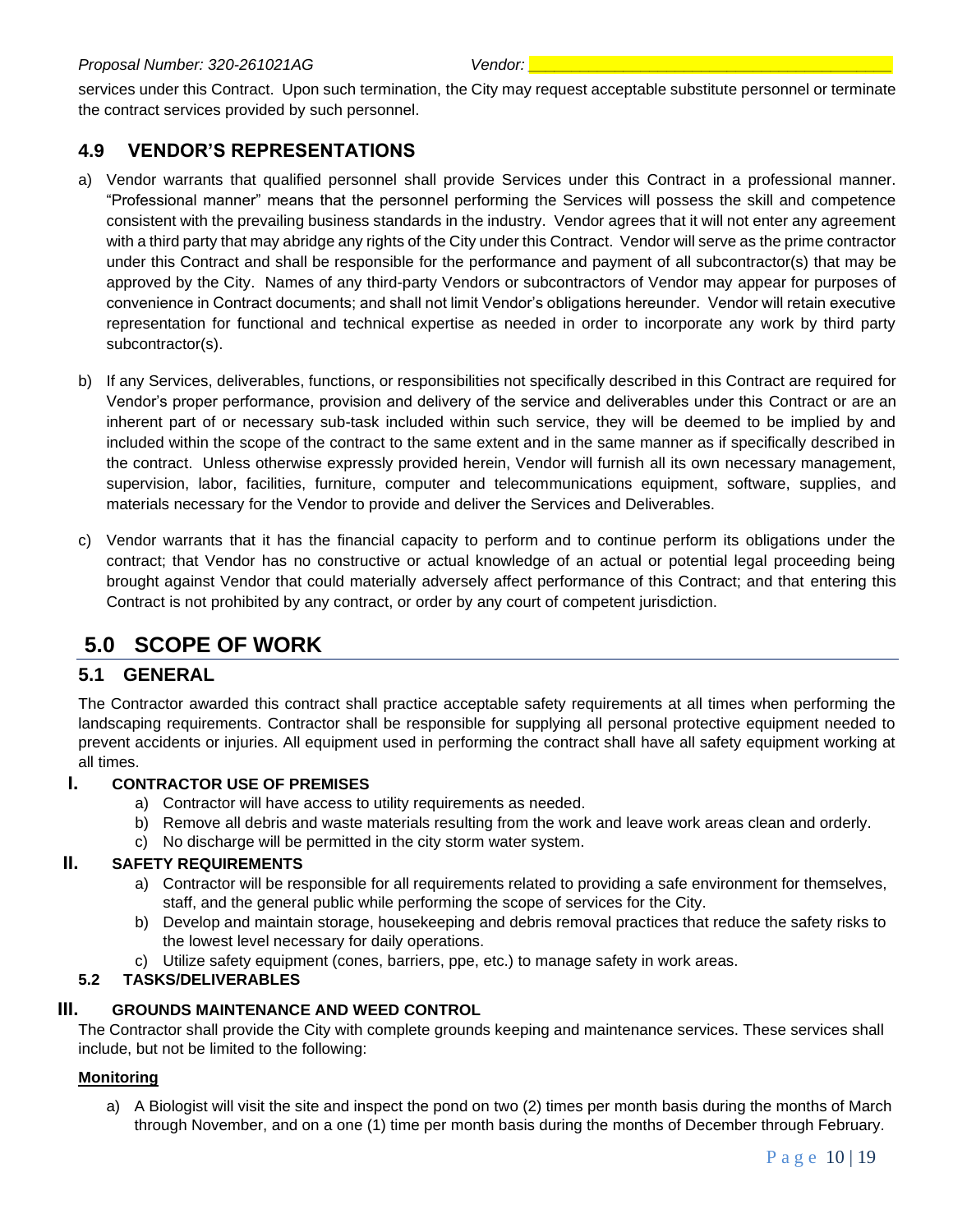#### *Proposal Number: 320-261021AG Vendor: \_\_\_\_\_\_\_\_\_\_\_\_\_\_\_\_\_\_\_\_\_\_\_\_\_\_\_\_\_\_\_\_\_\_\_\_\_\_\_\_\_\_*

b) Observations and data collected during the inspections will be used to inform and guide all activities required to fulfill the requirements of this contract as specified in the description of services below.

#### **Visual Inspections**

- a) A visual inspection of the pond will be performed during each visit to the site. The inspections shall include the following:
	- Water levels
	- Water clarity or quality
	- Turbidity
	- **Beneficial Aquatic Vegetation**
	- Nuisance, Invasive, or Exotic Aquatic Vegetation
	- Algae
	- Physical components such as above ground pipes, inlet and outlet structures,
	- trash racks, emergency spillways, and dams
	- **Erosion**
	- Issues with shoreline and bank stabilization measures such as rip rap stone,
	- bulkheads, retaining walls, etc.
	- Forebays and inflowing or outflowing swales, ditches, and stream channels
	- Vegetated buffers
	- **Sedimentation**
	- Nuisance animal activity
	- Fish habitat
	- Mosquito breeding conditions and habitat
	- Trash and debris
- b) Any issues or deficiencies that are observed during this visual monitoring will be documented by our staff in the field notes of the service order completed at the time the issue was first observed and reported to the Customer in writing as part of that month's service report.
- c) Customer will be notified immediately if there are any deficiencies observed that appear in the judgment of our staff to be posing an immediate risk or otherwise jeopardizing the integrity of the pond(s) structures.
- d) The scope of these services is limited to what can be reasonably observed at the surface of the water and above the ground around the water that makes up the physical structure of the pond. These routine inspection services are not intended to replace any requirement or need for a more comprehensive engineered inspection, or any other type of inspection that would require expertise or equipment to survey the condition of the physical components of the pond underground, underwater, or inside any of the associated structures.

#### **Aquatic Weed Control**

- a) Pond will be inspected on a two (2) times per month basis during the months of March through November, and on a one (1) time per month basis during the months of December through February.
- b) Any growth of undesirable aquatic weeds and vegetation found in the pond with each inspection shall be treated and controlled through the application of aquatic herbicides and aquatic surfactants as required to control the specific varieties of aquatic weeds and vegetation found in the pond at the time of application.
- c) Invasive and unwanted submersed and floating vegetation will be treated and controlled preventatively and curatively each spring and early summer through the use of systemic herbicides at the rate appropriate for control of the target species. Application rates will be designed to allow for selective control of unwanted species while allowing for desirable species of submersed and emergent wetland plants to prosper.

#### **Shoreline Weed Control**

a) Shoreline areas will be inspected on a two (2) times per month basis during the months of March through November, and on a one (1) time per month basis during the months of December through February.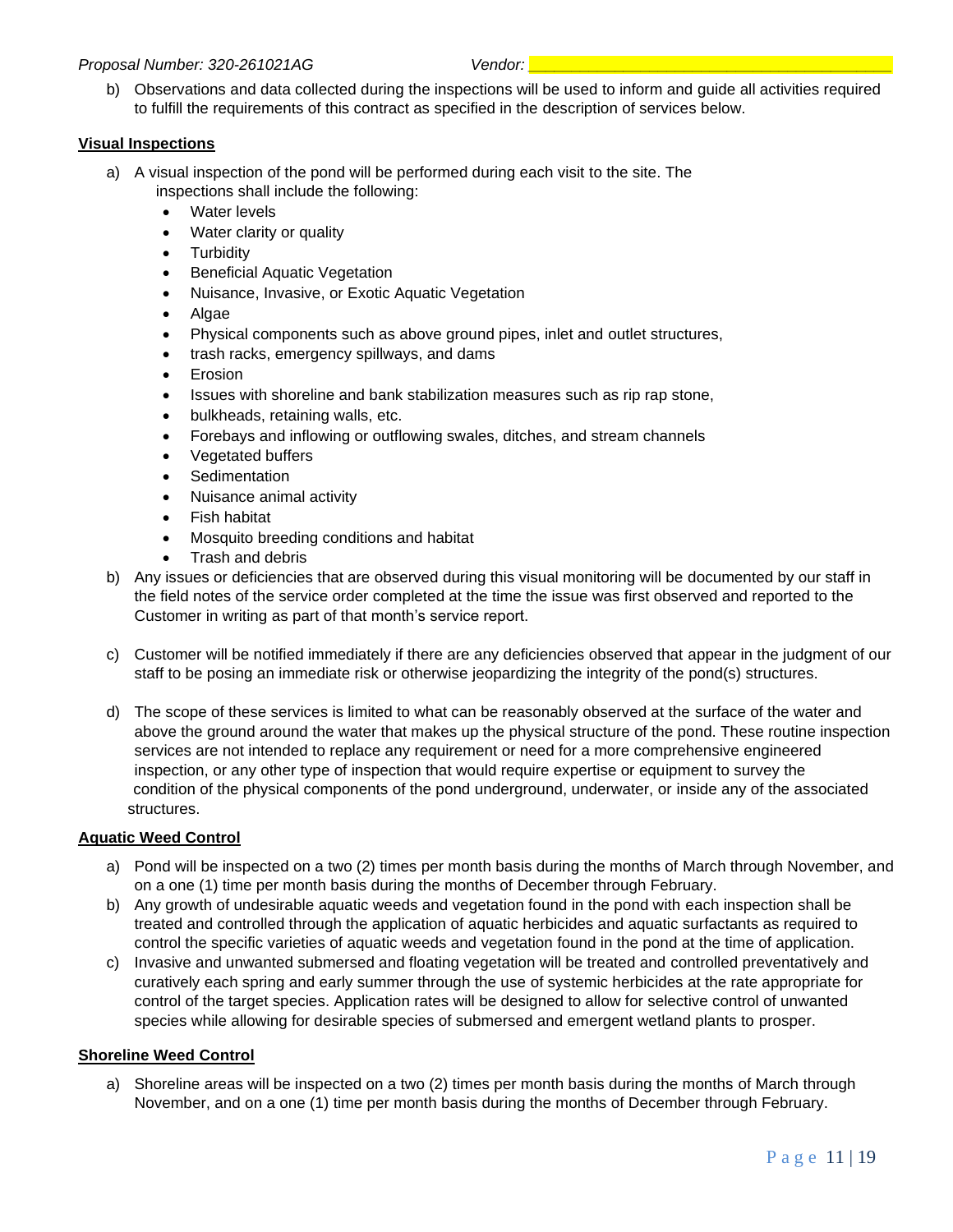- b) Any growth of cattails, phragmites, or other unwanted shoreline vegetation found within the pond areas shall be treated and controlled through the application of aquatic herbicides and aquatic surfactants as required for control of the plants present at time of application.
- c) Any growth of unwanted plants or weeds growing in areas where stone has been installed for bank stabilization and erosion control shall be treated and controlled through the application of aquatic herbicides and aquatic surfactants as required to control the unwanted growth present at the time of application.

#### **Pond Algae Control**

- a) Pond will be inspected on a two (2) times per month basis during the months of March through November, and on a one (1) time per month basis during the months of December through February.
- b) Any algae found in the pond(s) with each inspection shall be treated and controlled through the application of algaecides, aquatic herbicides, and aquatic surfactants as needed for control of the algae present at the time of service.

#### **Pond Dye**

a) Pond Dye will be applied to the pond on a one (1) time per month basis. A combination of blue and/or black dye will be used as required to maintain a dark natural watercolor.

#### **Fountain Maintenance Service**

Company will service the fountains twelve (12) times per year on a once per month basis as follows:

- Perform Amp test on the motor to verify appropriate amp load.
- Check incoming and outgoing Voltage.
- Test Motor GFCI Protection Breaker.
- Test Contactor (starter).
- Test motor overload protection to make sure it is set and functioning properly.
- Check fuses.
- Make sure all wires, breakers, and other electronic parts are securely attached
- Check timer and set as needed.
- Test Lighting GFCI breaker in the control panel to make sure it is operating properly.
- Check lighting timer and set as needed.

If the fountain or lights are not visibly operating properly, or malfunctioning in any way as determined by the diagnostic checks specified above, the Company will further perform the following:

- Perform ohm test to cable to test for any shorts or resistance in the power cable between the control panel and the motor.
- Inspect motor shaft to make sure it is not bent and that it is turning smoothly and quietly.
- Inspect propeller or impeller (depending on what type unit) and diffuser plate (if present) to make sure they are tightly attached and not bent or damaged in any way.
- Clean fountain's debris screen nozzle, shaft, and pump chamber ensure proper water flow.
- Clean all lighting lens covers.
- Check each light and replace lamps that have burnt out.
	- Replace any seals on light housing which are leaking.
- a) All replacement parts required for proper maintenance of the fountains and the additional labor required to replace these parts as needed will be billed as an additional charge.
- b) All lights, seals, other replacement parts, and labor required for light replacements will be billed as an additional charge.
- c) All necessary repairs (parts & labor) covered by warranty will be performed at no additional charge to the Customer.
- d) Any significant problems or malfunctions that are discovered during the maintenance service that are not able to be repaired during that service, which are no longer under warranty, and that will require significant additional labor and/or parts, will be written up and submitted to the Customer for his / her approval prior to proceeding with the work.
- e) All fountain work will be performed by factory certified service and repair technicians.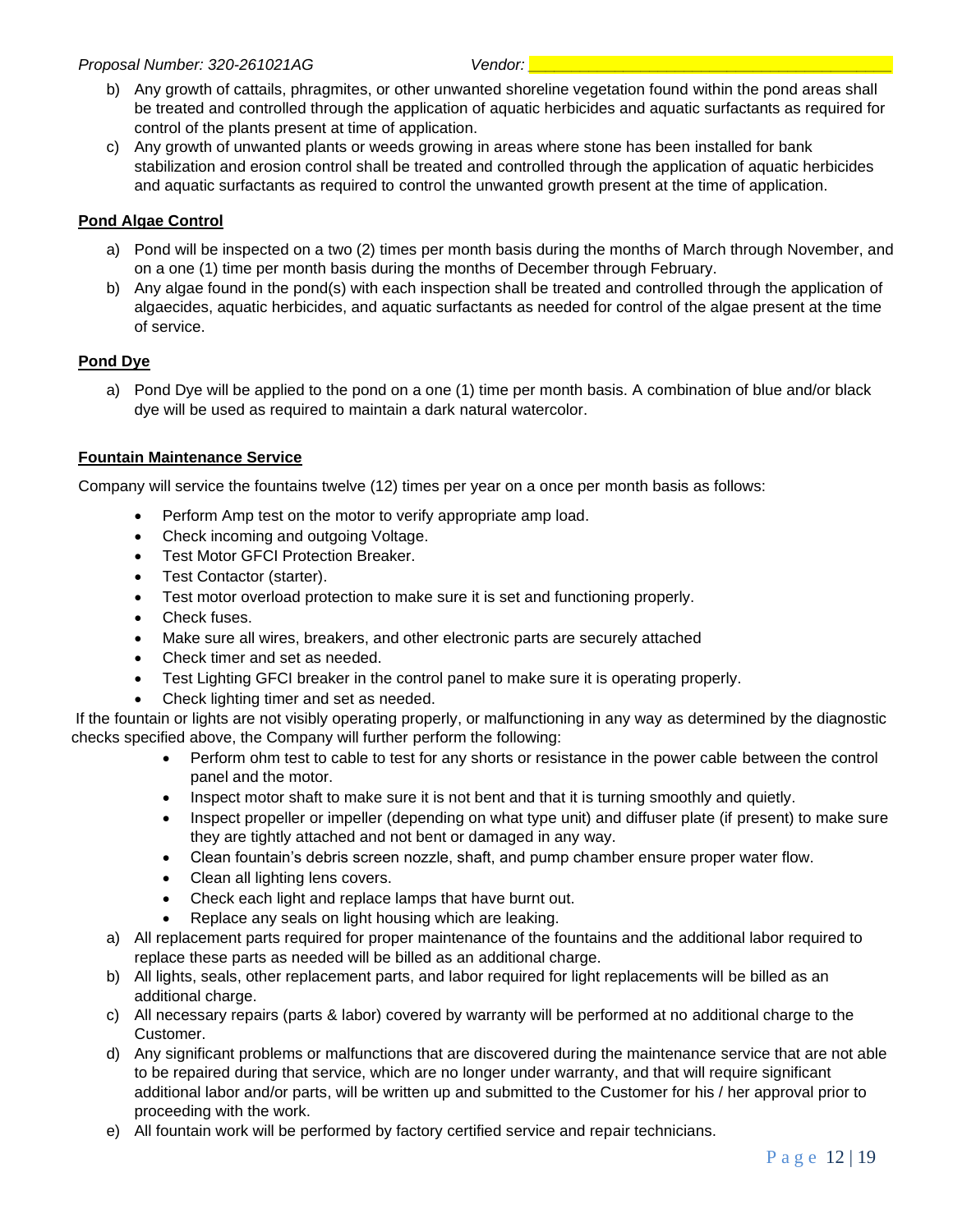#### **Trash Removal**

f) Trash and light debris will be removed from the pond with each service and disposed off site. Any large item or debris that is not easily and reasonably removable by one person during the routine visit will be removed with the Customer's approval for an additional fee. Routine trash and debris removal services are for the pond areas only, and do not include any trash or debris removal from the surrounding terrestrial (dry land) areas.

#### **Service Reporting**

a) Customer will be provided with a monthly service report detailing all of the work performed as part of this contract.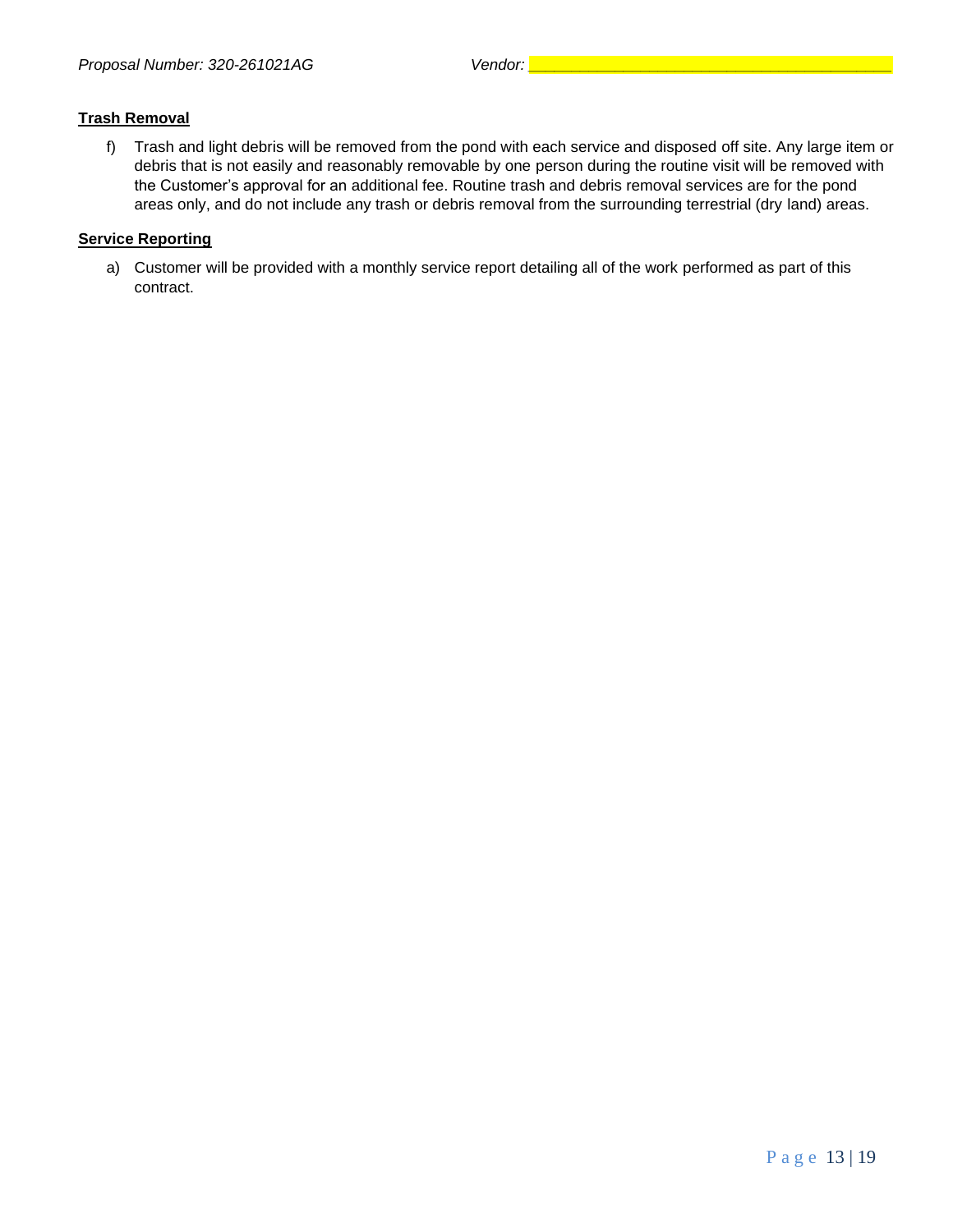# <span id="page-14-0"></span>**5.3 LOCATION**





**City Lake Park 1609 Sunset Ave Pond edge approx. 3,572 ft.; Pond area approx. 10.24 acre**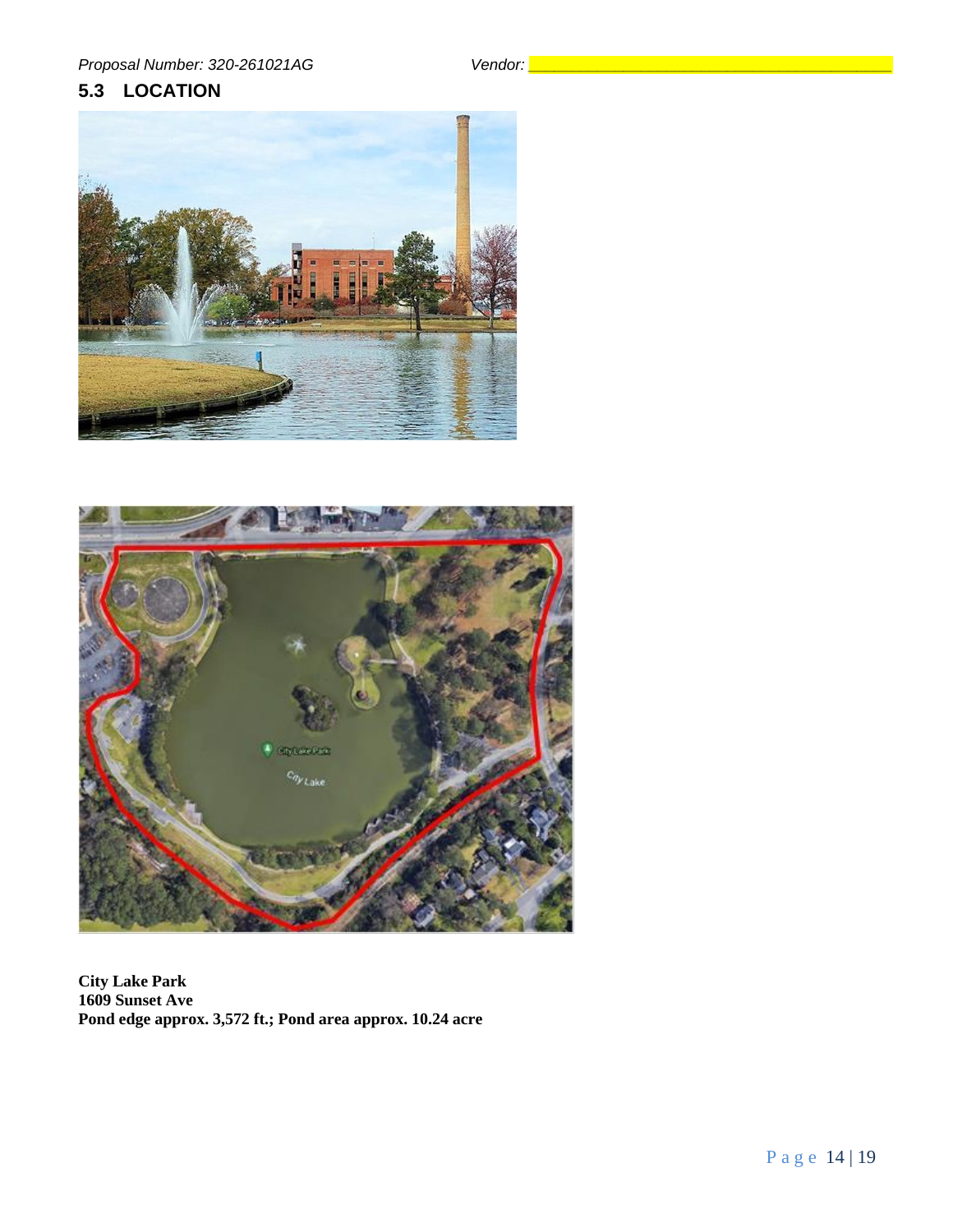# <span id="page-15-0"></span>**5.3 PROJECT ORGANIZATION**

Vendor shall describe the organizational and operational structure it proposes to utilize for the work described in this RFP and identify the responsibilities to be assigned to each person Vendor proposes to staff the work.

# <span id="page-15-1"></span>**5.4 TECHNICAL APPROACH**

Vendor's proposal shall include, in narrative, outline, and/or graph form the Vendor's approach to accomplishing the tasks outlined in the Scope of Work section of this RFP. A description of each task and deliverable and the schedule for accomplishing each shall be included. In the narrative include the number of employees to be used in meeting the requirements of this contract, a statement of hourly rates for each class of employee to be used in the performance of each type of work of the contract. Such rates are to be used in computing additions to or deductions from the monthly payment to the contractor for changes to the specified duties and services, or for extra work required by the owner.

# <span id="page-15-2"></span>**5.5 ACCEPTANCE OF WORK**

All the above specifications for Park's litter removal are subject to daily inspections by either the Director of Parks and Recreation or the Park Superintendent. Failure to meet the standards set forth in these specifications will be noted and discussed with the vendors designated project manager. Failure to remedy issues shall be grounds for the cancellation of this contract. Ongoing failure to consistently meet specifications noted in this RFP shall also be grounds for the cancellation of this contract.

In the event acceptance criteria for any work or deliverables is not described in contract documents or work orders hereunder, the City shall have the obligation to notify Vendor, in writing ten (10) calendar days following completion of such work or deliverable described in the Contract that it is not acceptable. The notice shall specify in reasonable detail the reason(s) it is unacceptable. Acceptance by the City shall not be unreasonably withheld; but may be conditioned or delayed as required for reasonable review, evaluation, installation, or testing, as applicable of the work or deliverable. Final acceptance is expressly conditioned upon completion of all applicable assessment procedures. Should the work or deliverables fail to meet any requirements, acceptance criteria or otherwise fail to conform to the contract, the City may exercise any and all rights hereunder, including, for deliverables, such rights provided by the Uniform Commercial Code as adopted in North Carolina.

# <span id="page-15-3"></span>**5.6 LIQUIDATED DAMAGES**

The parties agree that calculation of actual damages resulting from failure to meet the following performance standards is extremely difficult, if not impossible, to calculate accurately, and the parties also agree that the compensation identified for such failures are a reasonable estimate of damages resulting from a failure to meet the performance standard described.

Notwithstanding any other provision herein, liquidated damages shall not be subject to a limitation on damages or limit of liability for damages that otherwise may be applicable to recoverable damages.

# <span id="page-15-4"></span>**5.7 TRANSITION ASSISTANCE**

If this Contract is not renewed at the end of this term, or is canceled prior to its expiration, for any reason, Vendor shall provide, at the option of the City, up to 3 months after such end date all such reasonable transition assistance requested by the City, to allow for the expired or canceled portion of the Services to continue without interruption or adverse effect, and to facilitate the orderly transfer of such Services to the City or its designees. If the City exercises this option, the Parties agree that such transition assistance shall be deemed to be governed by the terms and conditions of this Contract (notwithstanding this expiration or cancellation), except for those Contract terms or conditions that do not reasonably apply to such transition assistance. The City shall pay Vendor for any resources utilized in performing such transition assistance at the most current rates provided by the Contract for performance of the Services or other resources utilized.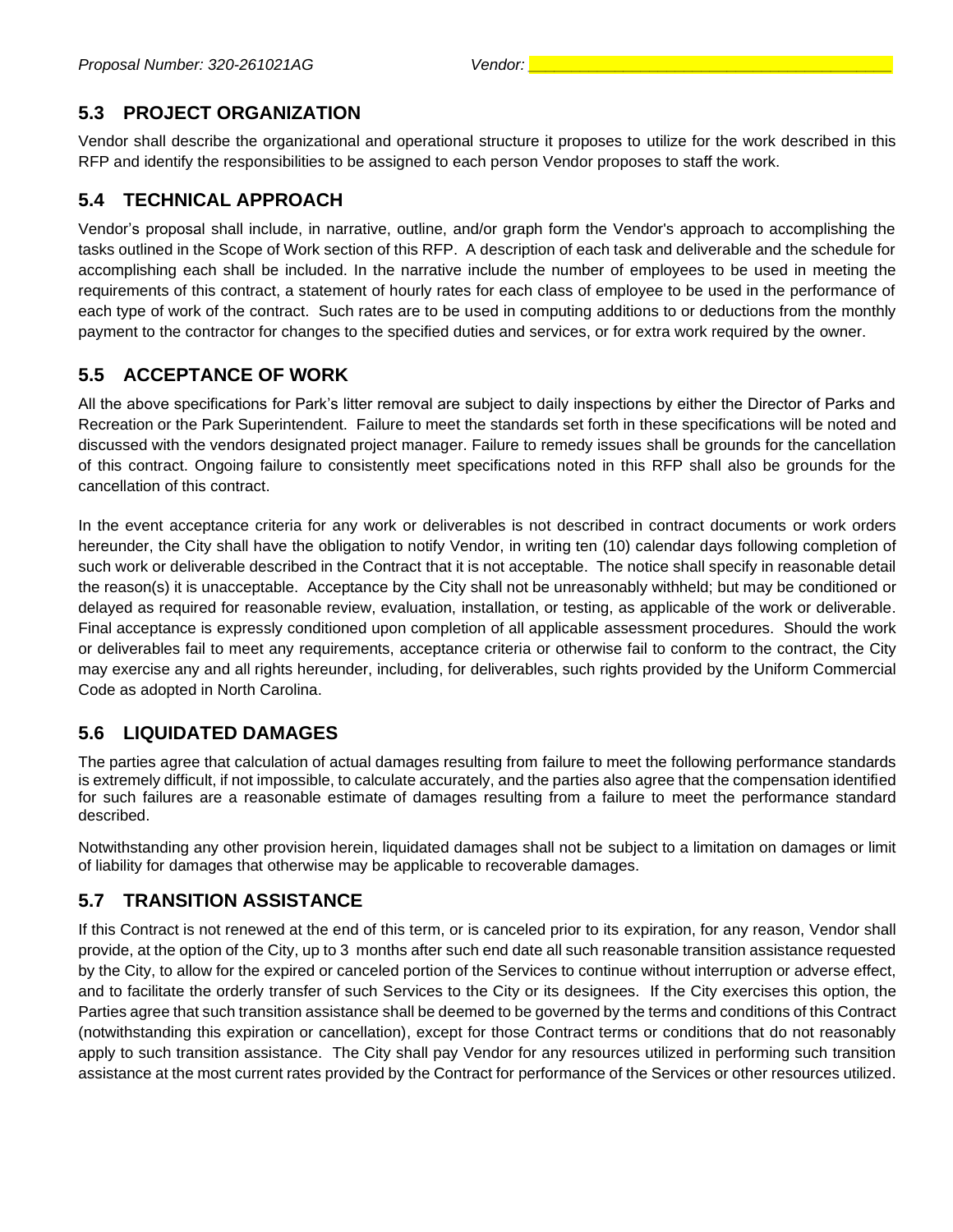# <span id="page-16-0"></span>**6.0 CONTRACT ADMINISTRATION**

# <span id="page-16-1"></span>**6.1 PROJECT MANAGER AND CUSTOMER SERVICE**

The Vendor shall designate and make available to the City a project manager. The project manager shall be the City's point of contact for contract related issues and issues concerning performance, progress review, scheduling and service.

# <span id="page-16-2"></span>**6.2 POST AWARD MANAGEMENT REVIEW MEETINGS**

The Vendor, at the request of the City, shall meet periodically monthly with the Parks Superintendent for Project Review meetings. The purpose of these meetings will be to review project progress reports, discuss Vendor and City performance, address outstanding issues, review problem resolution, provide direction, evaluate continuous improvement and cost saving ideas, and discuss any other pertinent topics.

# <span id="page-16-3"></span>**6.5 PERIODIC STATUS REPORTS**

#### WEEKLY

The Vendor shall provide a weekly report detailing the previous week's activities to the Parks Superintendent and the designated Parks Supervisor. Reference ATTACHMENT A and B. These reports shall be well organized and easy to read. The Vendor shall submit these reports electronically using Microsoft Excel and as needed, either Microsoft Word.

### BIWEEKLY

Provide fertilization and chemical schedule and records including any product applied, product name and quantity used within two (2) weeks of application.

# <span id="page-16-4"></span>**6.4 DISPUTE RESOLUTION**

The parties agree that it is in their mutual interest to resolve disputes informally. A claim by the Vendor shall be submitted in writing to the City's Contract Lead for resolution. A claim by the City shall be submitted in writing to the Vendor's Project Manager for resolution. The Parties shall negotiate in good faith and use all reasonable efforts to resolve such dispute(s). During the time the Parties are attempting to resolve any dispute, each shall proceed diligently to perform their respective duties and responsibilities under this Contract. If a dispute cannot be resolved between the Parties within thirty (30) days after delivery of notice, either Party may elect to exercise any other remedies available under this Contract, or at law. This term shall not constitute an agreement by either party to mediate or arbitrate any dispute.

# <span id="page-16-5"></span>**6.5 CONTRACT CHANGES**

Contract changes, if any, over the life of the contract shall be implemented by contract amendments agreed to in writing by the City and Vendor.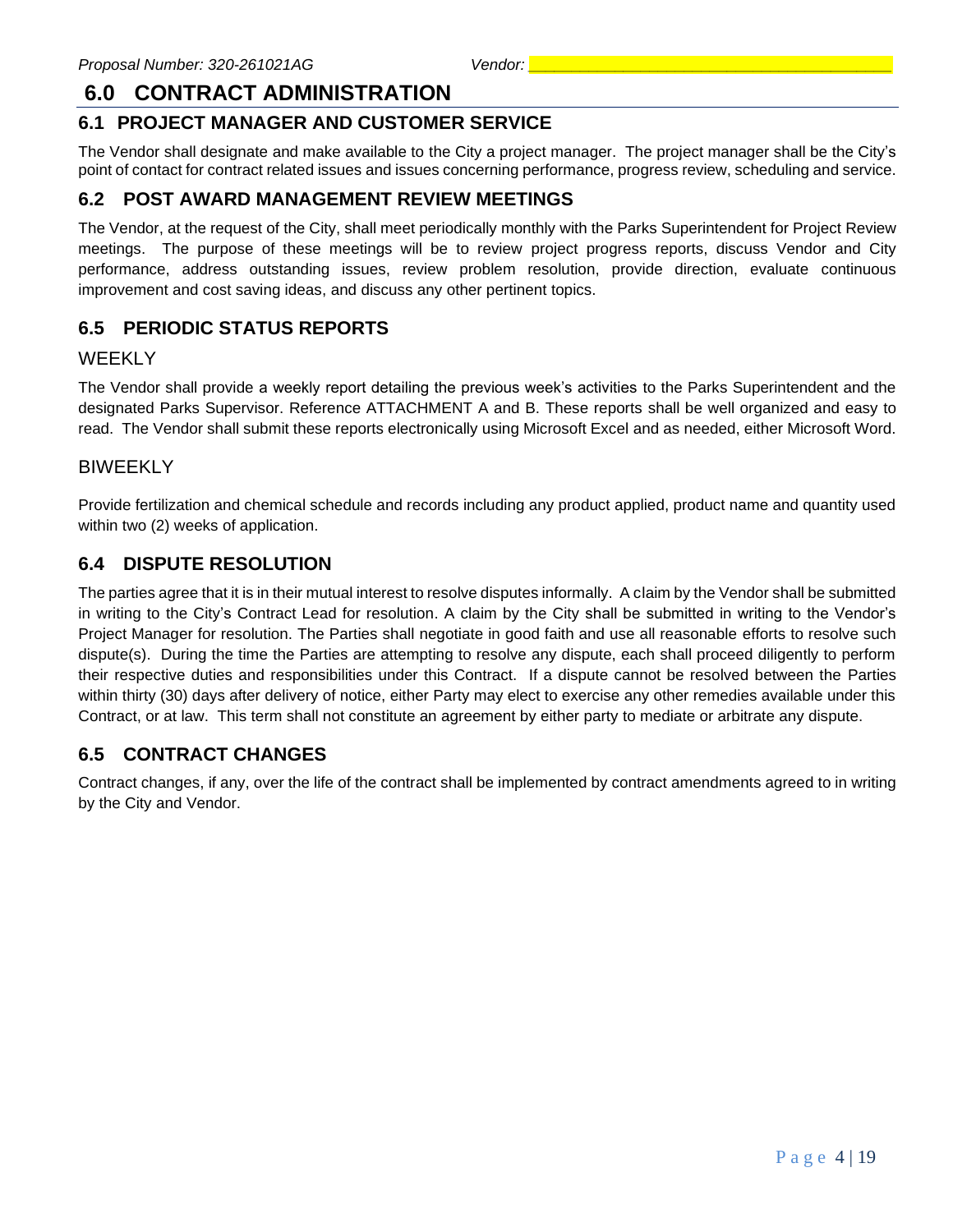# <span id="page-17-0"></span>**ATTACHMENT A: PRICING**

| ITEM $#$ | QTY | <b>UOM</b>    | <b>DESCRIPTION</b>                                        | <b>UNIT COST</b>          | <b>EXTENDED COST</b> |
|----------|-----|---------------|-----------------------------------------------------------|---------------------------|----------------------|
|          | 12  | <b>Months</b> | Monitoring and Visual<br>Inspections                      | $\sqrt[6]{3}$             | \$                   |
| 2        | 12  | Months        | Aquatic Weed Control and<br><b>Shoreline Weed Control</b> | $\mathbf{\$}$             | \$                   |
| 3        | 12  | Months        | Pond Algae Control                                        | $\mathbf{\$}$             | \$                   |
| 4        | 12  | <b>Months</b> | Pond Dye                                                  | $\sqrt[6]{3}$             | \$                   |
| 5        | 12  | <b>Months</b> | Fountain Maintenance<br><b>Services</b>                   | $\mathbf{\$}$             | \$                   |
| 6        | 12  | <b>Months</b> | <b>Trash Removal</b>                                      | $\boldsymbol{\mathsf{S}}$ | \$                   |

TOTAL ANNUAL COST \$<u>\_\_\_\_\_\_\_\_\_\_\_\_\_\_\_\_\_\_\_\_\_</u>\_\_\_